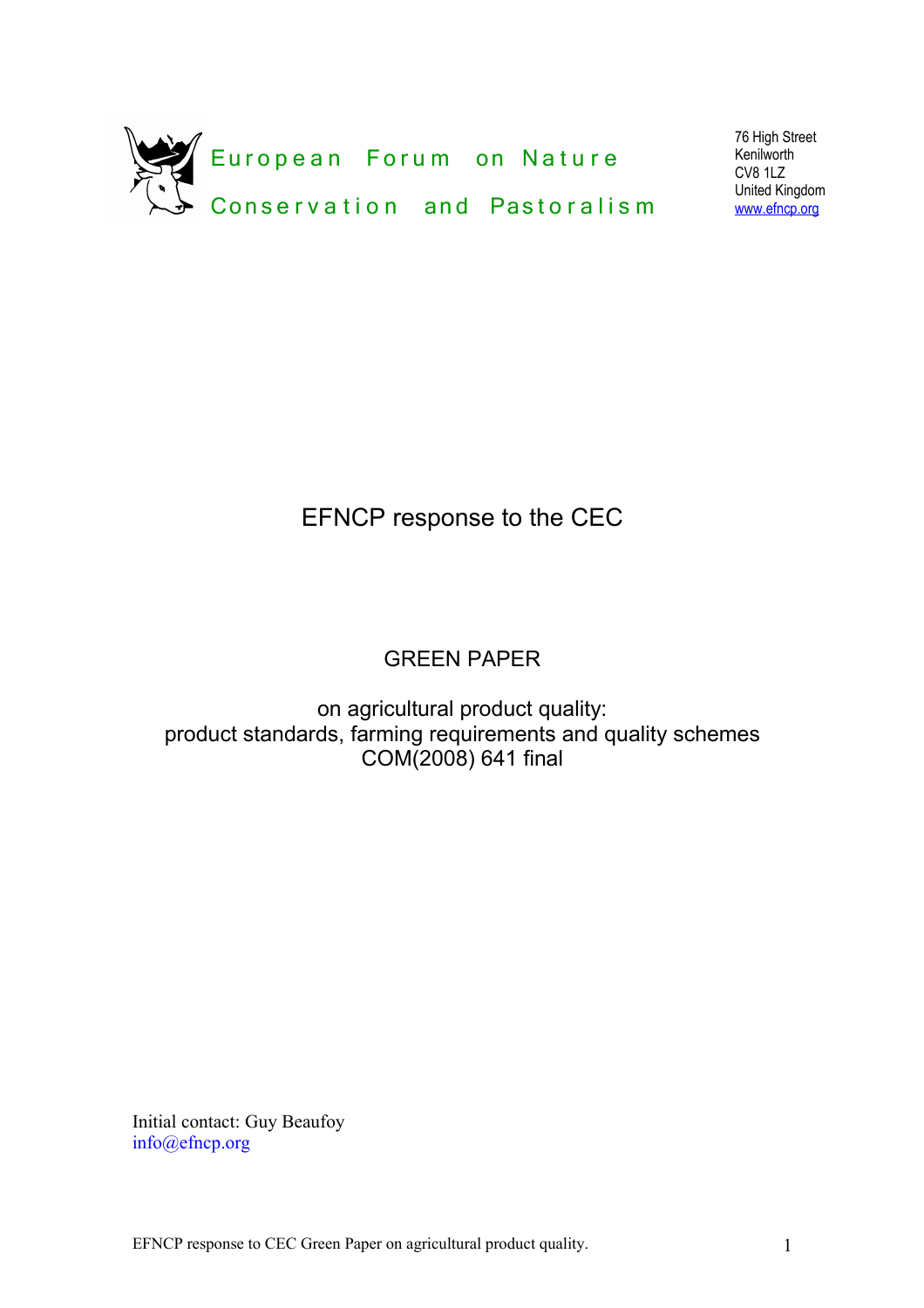## **INTRODUCTION**

EFNCP welcomes this Green Paper from the European Commission for several reasons:

- Using labels to differentiate agricultural products according to production methods and location is a well-established approach in Europe. EFNCP believes that the current EU policy framework is in need of reform, in order to bring it in line with current concerns and knowledge.
- Quality labels of this sort are an opportunity for farmers practising particular production systems in particular geographical areas to benefit from market demand for their products. For such a system to work effectively across the EU requires a robust and coherent regulatory framework.
- EFNCP's particular concern is with High Nature Value (HNV) farming, which generally is low-input farming taking place on marginal, less-productive land, often in marginal regions with special and fragile environments. Product differentiation offers opportunities for HNV farmers to improve their often precarious economic situation. EU labelling should pay more attention to the particular farming systems and practices that operate in harmony with these special and fragile environments. Labels based primarily on the geographical location of production without taking sufficient account of the production system are in danger of misleading consumers and blurring the real distinctions between farming systems that conserve fragile environments and those that do not.
- Ouality standards are not merely a marketing device. Although their usefulness to farmers and food producers is an important consideration, equal weight should be given to informing consumers effectively and honestly about the way that products have been produced. Publicly-administered labelling systems should be concerned with the wider public benefit, including effects on production and consumption patterns. In other words, such labelling systems should aim not only to reflect production standards, but also to offer an incentive for improving these standards, and thus contributing to wider EU policy objectives.

## **Question 1:**

*How could the requirements and standards met by farmers that go beyond product hygiene and safety be made better known?*

*What would be the advantages and disadvantages of*

*– developing new EU schemes with one or several symbols or logos indicating compliance with EU farming requirements, other than those related to hygiene and safety? Should a non-EU product which complies with EU production requirements be also eligible to use such an EU quality scheme?*

*– having an obligatory indication of the place of production of primary products (EU/non EU)?*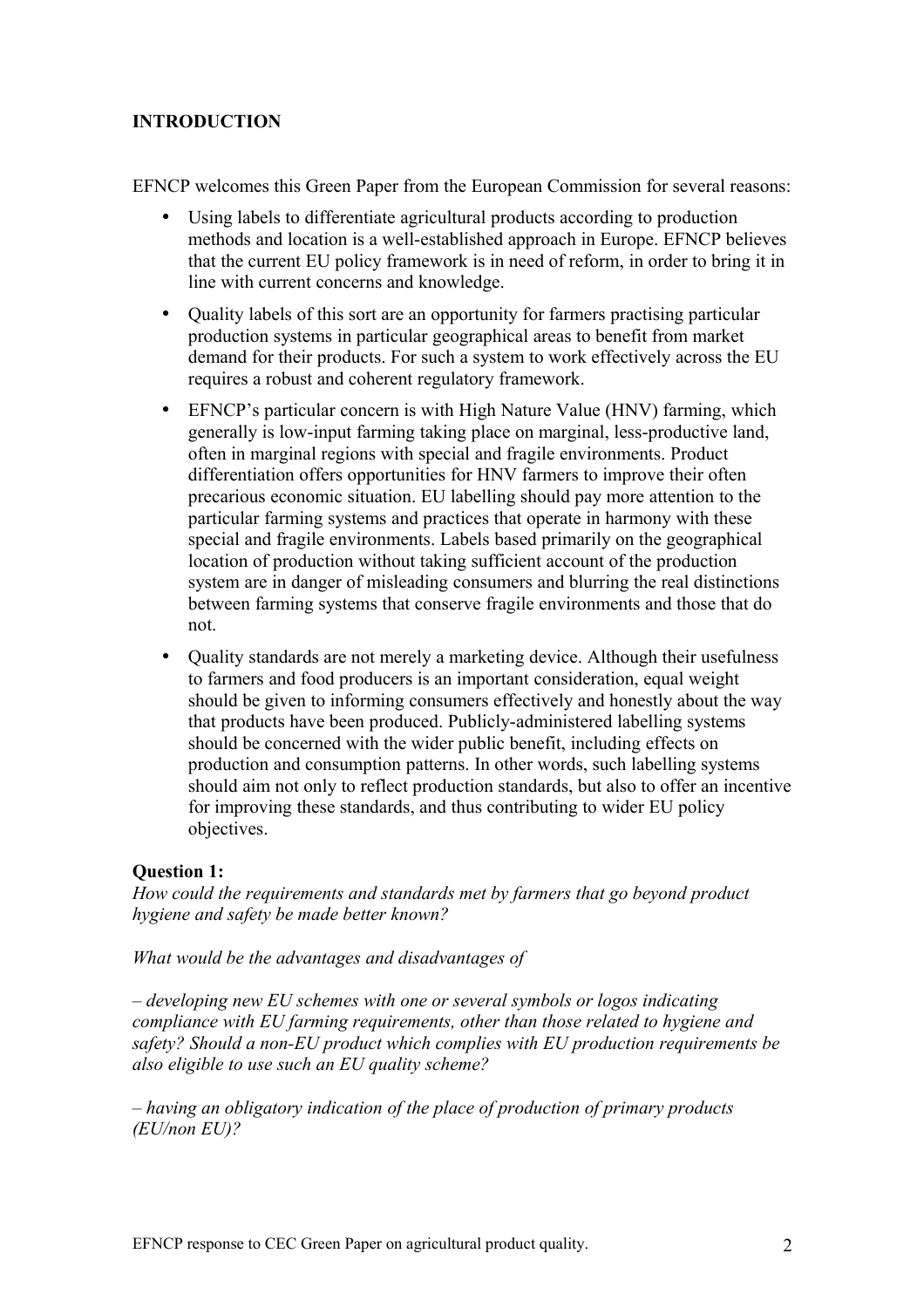#### **EFNCP response:**

We see certain problems with a label indicating compliance with existing EU farming requirements (e.g. as covered by CAP cross-compliance). It is true that EU farming requirements are more demanding in some fields than the requirements of some non-EU countries. However, we consider current EU farming requirements to be inappropriate in some fields, and for their enforcement to be ineffective. The introduction of a label to reflect compliance with EU farming requirements standards would have to be preceeded by a thorough and transparent review of these requirements, with full public participation, to ensure that the requirements are both robust and reasonable.

We also believe that such a label might be misleading for consumers. It would not be honest to give the impression that EU farming requirements are comparable with some existing international certification schemes, such as Rainforest Alliance for example, some of which are more detailed, comprehensive and meaningful than EU requirements.

In conclusions, the introduction of a label indicating compliance with EU farming requirements would need to be undertaken through a carefully planned and transparent process. It would not be advisable to introduce such a label without a full review of current EU farming requirements.

The option of having an obligatory indication of the place of production of primary products (EU/non EU) is a sensible proposal. It does not claim or imply that EU products are of a higher standard than all others, but allows consumers to make their own decision to choose such products. For the same reason, we believe there should be obligatory indication of the EU Member State in which primary production has taken place. This would increase the consumer's options to choose.

#### **Question 2:**

*How does laying down product identities in marketing standards in EU legislation affect consumers, traders and producers? What are the benefits and drawbacks? Should the retail sale of products that do meet hygiene and safety requirements, but do not meet the marketing standard for aesthetic or similar reasons, be allowed? If so, should such products require specific information for the consumer? Could compulsory quality and size classifications be made optional as 'optional reserved terms' (as set out in the section 2.2 below)?*

#### **EFNCP response:**

The retail sale of products that do meet hygiene and safety requirements, but do not meet the marketing standard for aesthetic or similar reasons, should be allowed.

#### **Question 3:**

*To what extent is it necessary to lay down definitions of 'optional reserved terms' in marketing standards at EU level? Should definitions for general reserved terms describing farming methods in particular sectors, such as 'mountain product', 'farmhouse' and 'low carbon', be laid down by the*

*EU?*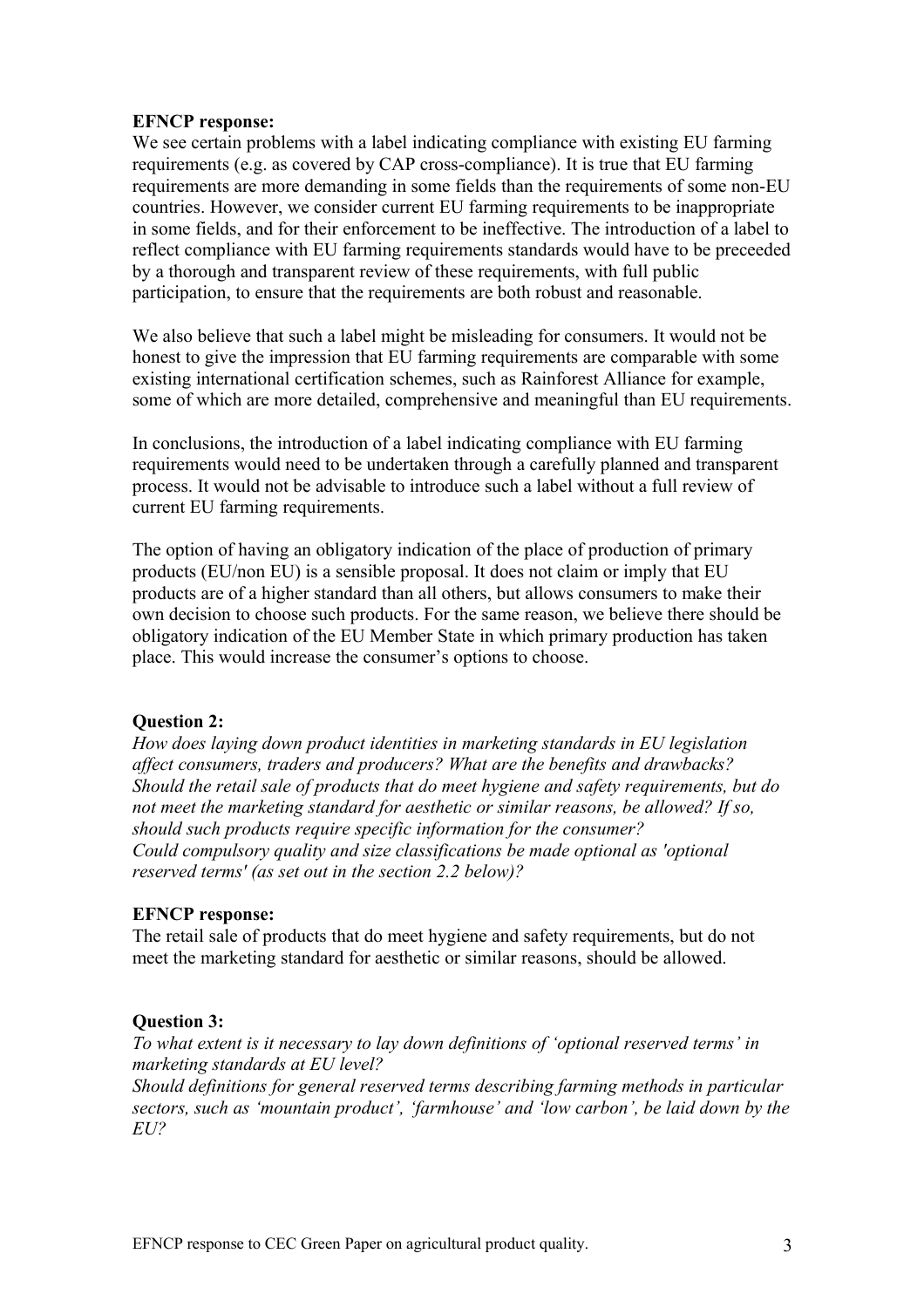## **EFNCP response:**

EFNCP attaches great importance to the use of particular farming methods, and to the clear and accurate communication to consumers of the facts concerning particular farming methods. We believe "optional reserved terms" to be extremely significant in this context.

The types of optional reserved term currently applied to poultry meat ("fed with ...", "extensive indoor", "free-range", or "traditional free-range") should be developed for other products, particularly in the livestock sectors. This is necessary to avoid misleading customers with terms that are unclear and undefined, and also to provide farmers and producers with the opportunity to differentiate products such as meat from extensive grazing systems. The current situation, where only poultry meat is addressed, we consider to be inadequate.

We would like to see tighter controls at EU level on the use of terms such as "farmhouse", "mountain", "natural", etc. that are often poorly defined and misleading to consumers. As a result of the lack of regulation, producers using particular farming methods or farming in particular environments that are of High Nature Value have less possibility to differentiate their products from others that make unsubstantiated claims to be "nature friendly".

## **Question 4:**

*To what extent could the drafting, implementation and control of marketing standards (or parts of them) be left to self-regulation?*

*If marketing standards (or parts of them) remain governed by EU law, what would be the advantages and disadvantages, including in respect of the administrative burden, of:*

*– using co-regulation?*

*– referring to international standards?*

*– keeping the current legislative approach (while simplifying the substance as much as possible)?*

## **EFNCP response:**

No comments specifically on these questions.

## **Question 5:**

*Is there a need to clarify or adjust any aspects of the rules laying down the rights of geographical indication users and other users (or potential users) of a name? What criteria should be used to determine that a name is generic?*

*Are any changes needed in the geographical indications scheme in respect of:*

*– the extent of protection?*

*– the enforcement of the protection?*

*– the agricultural products and foodstuffs covered?*

*Should the use of alternative instruments, such as trademark protection, be more actively encouraged?*

## **EFNCP response:**

No comments specifically on these questions.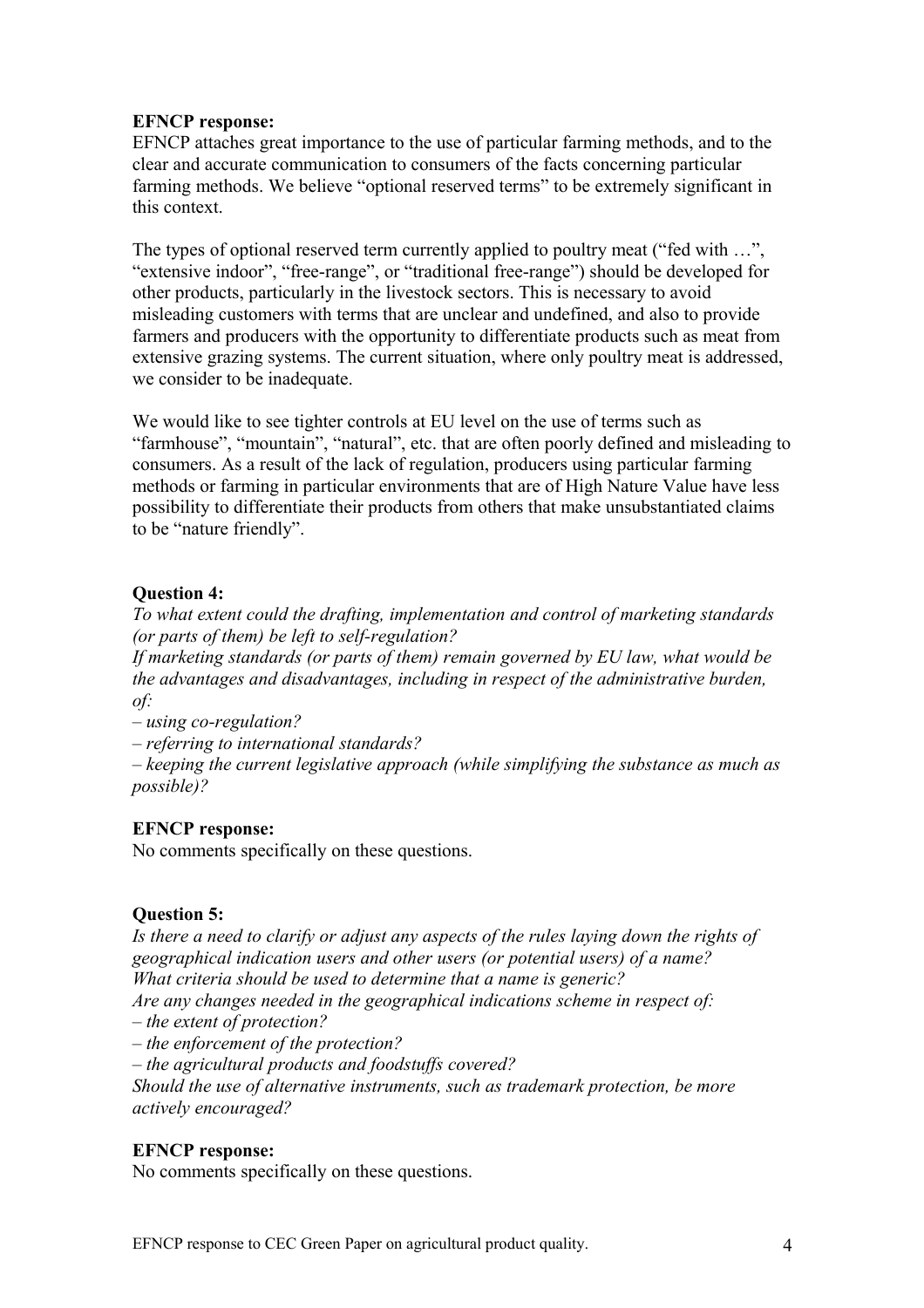## **Question 6:**

*Should additional criteria be introduced to restrict applications for geographical indications? In particular, should the criteria for protected geographical indications, as distinct from protected designations of origin, be made stricter to emphasise the link between the product and the geographical area?*

*Should specific sustainability and other criteria be included as part of the specification, whether or not they are intrinsically linked to origin? What would be the benefits and drawbacks?*

## **EFNCP response:**

The current system of PDO and PGI (and TSG) is confusing and potentially misleading for consumers. The labels and names are far too similar. It is probable that the majority of consumers do not distinguish between them. Also, the requirements of the EU regulations are weak and vague with respect to the definition of primary production systems and practices. This is situation is not good for consumers, as there is insufficient clarity about how the product as been produced.

EFNCP has examined examples of PDO products from France and Spain, including olive oil, Iberian ham, and several cheeses made from cow, sheep and goats' milk. We found:

- There is no automatic geographical overlap between PDO and HNV farming. Some PDO areas may coincide with a high incidence of HNV farming, but others may equally well be under predominantly more intensive farming. Some areas of HNV farming are covered by PDO labels, others are not.
- The production requirements of PDO labels generally are more concerned with the quality of the processed product (i.e. what you eat), than with primary, farmlevel production. Where requirements for primary production are included, these vary considerably from one label to another.
- In most of the examples examined, the farming-system requirements are minimal and stated in very general terms. This is the case with the PDO Camembert de Normandie, for example, and with several olive-oil examples where the requirements state that "cultivation practices will be the traditional ones that tend to produce the best quality olive oil". Such vague requirements are meaningless. Some Spanish PDO cheeses require the use of native breeds and "traditional feeding systems exploiting the natural grazing of the area". Such requirements *sound* like HNV criteria, but are so vague as to be practically meaningless. Criteria of relevance to nature values, such as grazing regimes and stocking densities, are absent for many PDO livestock products.
- In short, we found that several PDO labels give no guarantee that the product comes from a particular farming system, or of a particular respect for environmental standards.
- On the other hand, some PDO labels are far more explicit in requiring certain animal feeding systems, addressing areas such as maximum stocking densities, the use of local hay in preference to silage (e.g. "Comté" cheese in France), and the free-range use of acorns in the case of "Dehesa de Extremadura" acorn-fed Iberian ham. Thus from an HNV perspective, some PDO labels have at least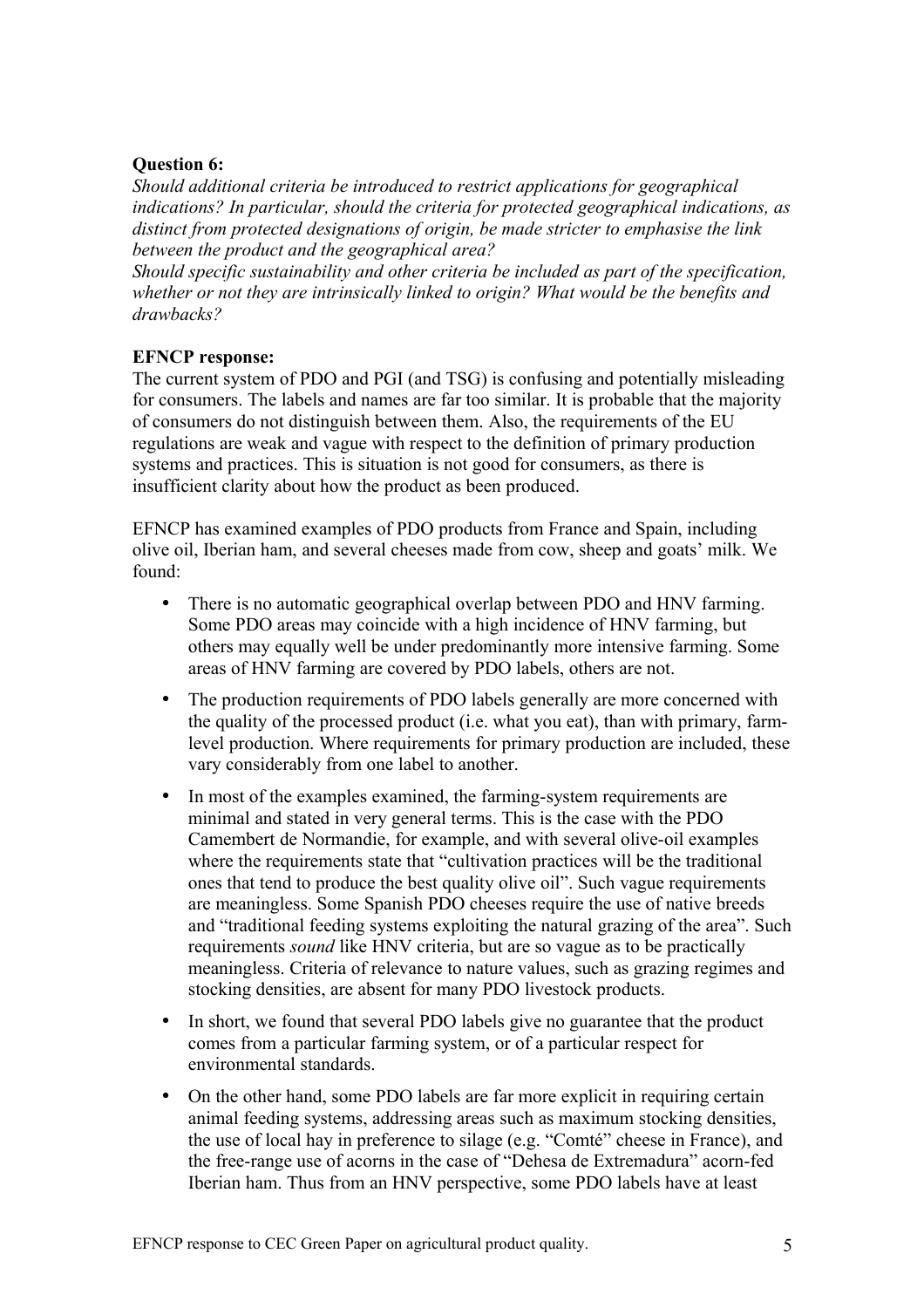*some* link to relevant farming practices. Even then, these are based on considerations of product quality and market management, rather than on natureconservation criteria.

- This degree of variation in the requirements of labels is a potential source of confusion (obviously such detailed information is not displayed on the label itself), especially for the consumer who is concerned with the environmental aspects of the farming system, and who might assume that a product from an apparently more "natural" geographical area is produced with particular respect for the nature of the area.
- In some cases, farming systems and nature values may vary considerably within a PDO production area. An example is the Camembert de Normandie PDO: much of the cheese carrying the label is from quite intensive farming systems and landscapes which have lost their nature value. Yet the image of the label and of the product is associated with a more traditional, low-intensity and generally HNV farming system which has survived in one specific area of Normandy - the Pays d'Auge.
- More detailed analysis shows that in some cases (e.g. French "Comté" cheese) a PDO label with more demanding requirements can have an effect in keeping production at less intensive levels than in non-PDO farming, for example lower LU/ha and less use of agro-chemicals; and that floral diversity on PDO grasslands tends to be higher. Thus, with more clearly defined production requirements, the PDO system has the potential to favour HNV farming.
- The cheese examples from France also show that some PDO labels have been successful in generating higher prices and demand, and thus keeping farming systems viable that might otherwise have disappeared. But to be competitive, farms will tend to intensify as far as label requirements allow. Sometimes the resulting farming system is still HNV, and sometimes not.

At present then, the EU system of geographical/traditional labels supports products from certain geographical areas that often have special environmental values, but it does not support the farming systems that conserve these values.

This is problematic for High Nature Value farmers wishing to benefit from market demand for products that are directly and fully linked to an area that is environmentally special, and to a production system that conserves the environmental values of this area. This is because such HNV products are not clearly differentiated from products that are less clearly linked to the area (PGI), or that are produced under farming systems that are less well adapted to the environmental conditions of the area (PDO and PGI).

EFNCP believes that specific sustainability and other criteria should be included as part of the specification of products carrying EU quality labels. Far stronger emphasis should be placed on how products are produced. This is increasingly the main concern of consumers, and also of policy makers. This is a changed situation from when the PDO/PGI system was first established.

See our response to question 14 for more detailed proposals.

## **Question 7:**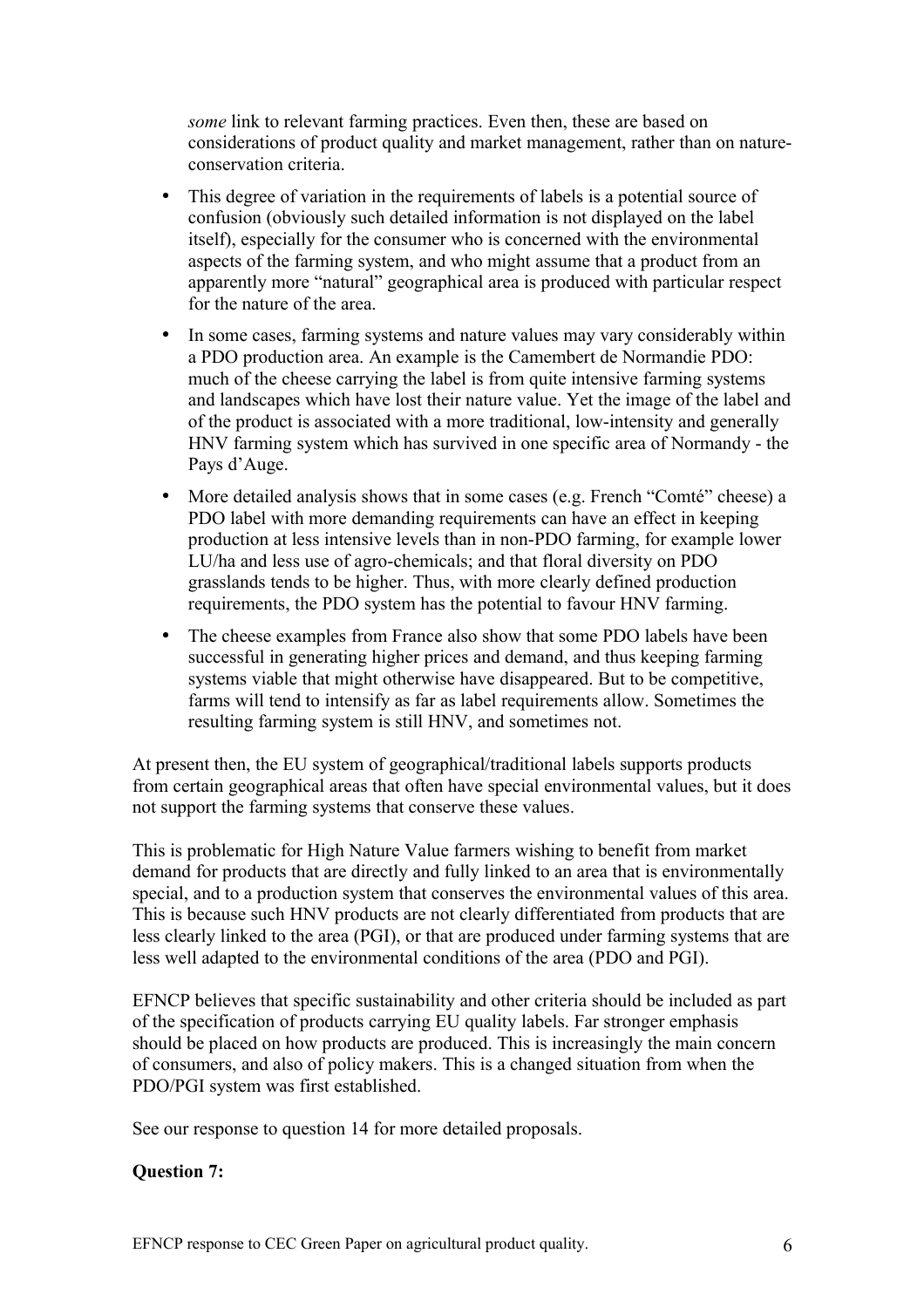*What kind of difficulties do users of geographical indications face when trying to ensure protection in countries outside the EU? What should the EU do to protect geographical indications in the most effective way in third countries?*

#### **EFNCP response:**

No comments specifically on these questions.

### **Question 8:**

*Have any difficulties arisen from the advertising of PGI/PDO ingredients used in processed products/prepared foods?*

#### **EFNCP response:**

No comments specifically on these questions.

### **Question 9:**

*What are the advantages and disadvantages of identifying the origin of raw materials in cases where they come from somewhere else than the location of the geographical indication?*

### **EFNCP response:**

See response to question 6. Products carrying a PGI label should be required to comply with a publicly and easily available *cahiers de charges* which sets out the primary production requirements of raw materials used in the product, as well as indicating their geographical origin. If there is no specific origin, then this should be stated.

#### **Question 10:**

*Should the three EU systems for protection of geographical indications be simplified and harmonised and, if so, to what extent? Alternatively, should they continue to develop as separate registration instruments?*

#### **EFNCP response:**

The priority is to modernise and rationalise the confusing mix of PDO/PGI/TSG. See response to question 6.

## **Question 11:**

*Given the low take-up of the TSG scheme, is there a better way of identifying and promoting traditional speciality products?*

#### **EFNCP response:**

The TSG label merely adds to the confusion for consumers surrounding the EU labels. The concept of "traditional" raw materials and methods is largely meaningless and at best it is hard to define. There is a risk of consumers believing that TSG products meet more strict requirements than they do in practice, through association with the EU label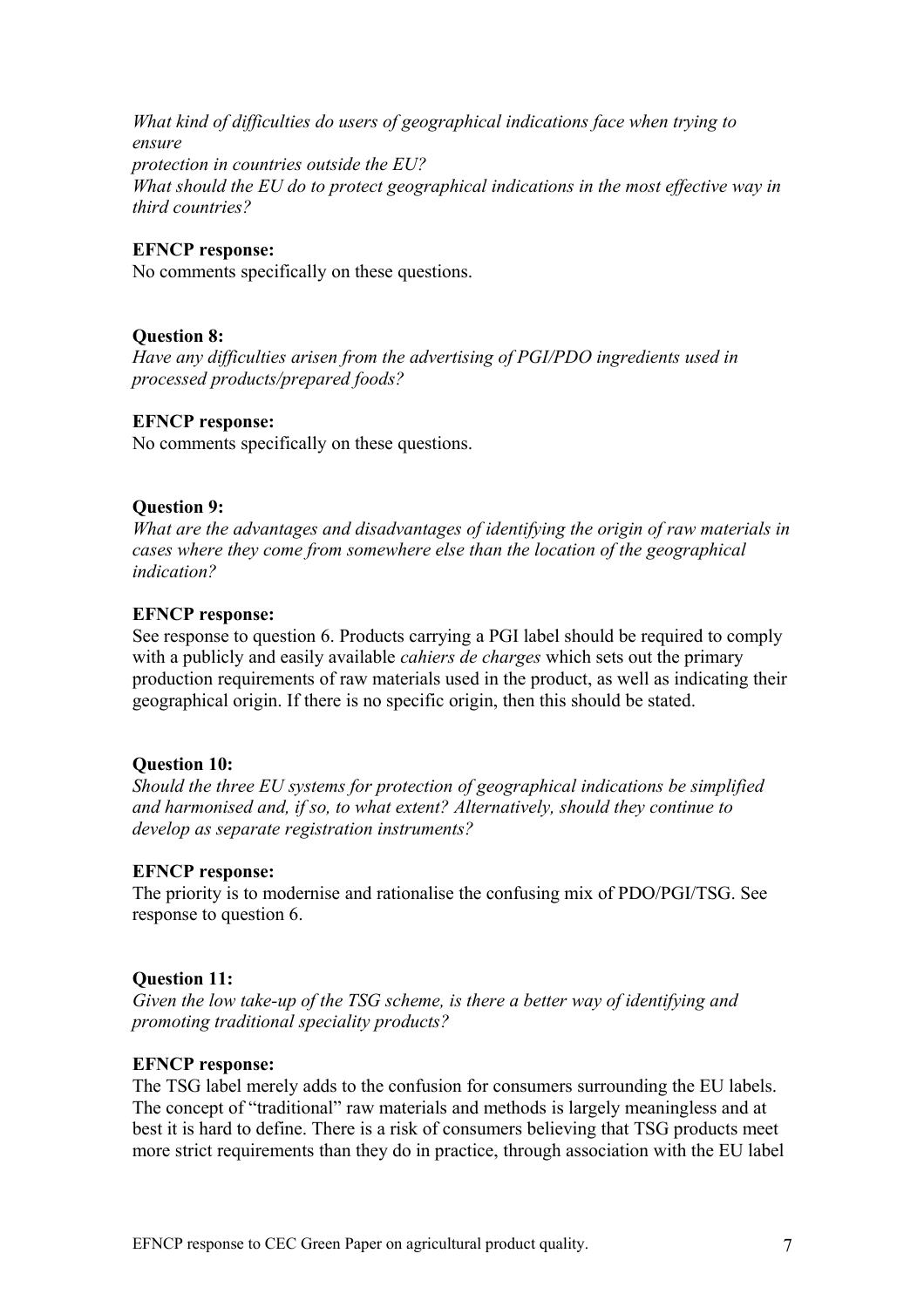for PDO products. We believe there is no need for a TSG label under the EU system, and that it should be phased out in the interests of clarity for consumers.

### **Question 12:**

*What factors might inhibit the development of a single EU market in organic products? How can the single EU market in organic products be made to work better?*

## **EFNCP response:**

No comments specifically on these questions.

## **Question 13:**

*To what extent has use of the graphic symbols for the EU's outermost regions increased awareness of products from the outermost regions? How should these initiatives be developed in order to increase the volume of quality agricultural products originating from the outermost regions?*

### **EFNCP response:**

The Green Paper states that this aspect of the labelling system is intended "to motivate farmers to respect quality requirements for their products, and add value to the local production of regions which are handicapped by their remoteness from the EU mainland and insularity, and by difficult geographical and meteorological conditions. In this way, the graphic symbol and associated production requirements should contribute to making the agricultural sector more competitive both on the local and on the external market."

EFNCP believes that these are valid objectives for many marginal and remote agricultural areas, not only for the areas specified in the scheme. An important question is whether it is rational, necessary or beneficial to have a scheme specifically for these areas. Is remoteness a relevant criterion for consumers? We believe consumers are concerned about differentiating quality (in terms of production systems), and they wish to know the geographic origin of products; but it is not clear that consumers wish to be told that certain areas have been defined as "remote" by the EU.

Islands clearly face particular challenges and costs, and there may be a justification for a labeling scheme specifically for island products. But why should Madeira and Canary Islands be considered differently from the Western Isles or Shetlands of Scotland, for example?

#### **Question 14:**

*Are there any pressing issues for which existing schemes and arrangements are inadequate and for which there is a strong case for an EU level scheme? Should the Commission consider mandatory schemes in certain cases, for example, those with a complex legal and scientific background or those needed to secure high consumer acceptance?*

*If so, how can the administrative burdens on stakeholders and public authorities be kept as light as possible?*

#### **EFNCP response:**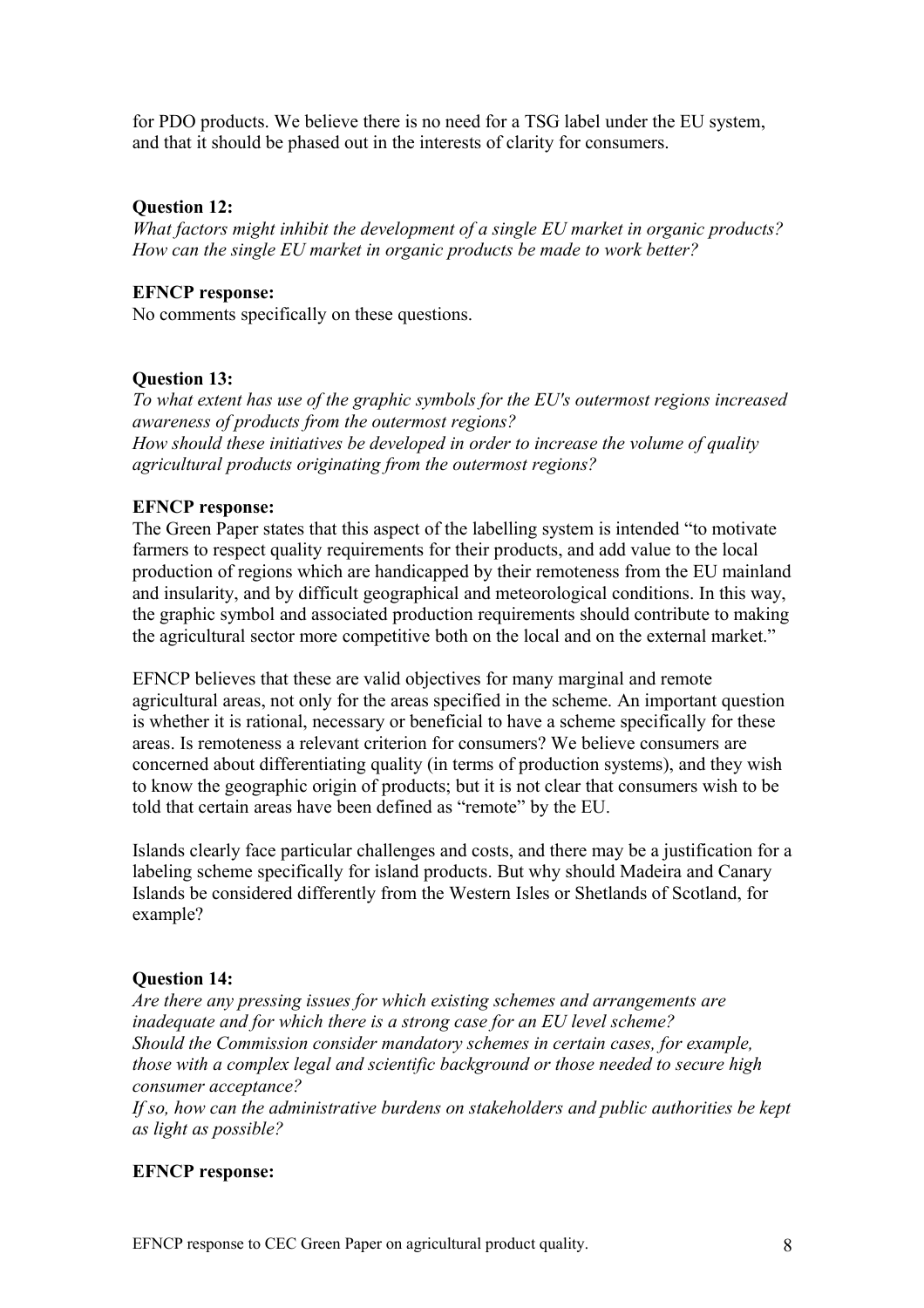Existing schemes and arrangements are inadequate from the point of view of products from High Nature Value (HNV) farming. Under the current system, products of HNV farming cannot be differentiated from other products.

Maintaining HNV farming is an explicit policy aim of the EU, enshrined in the EU Biodiversity Strategy and as one of three environmental priorities for Pillar 2 of the CAP. It is highly appropriate to incorporate this policy aim into the EU policy on quality agricultural products.

HNV farming is a function of a farming system (low intensity and within the natual environmental limitations of the location); and a particular environment (high in semi-natural vegetation).<sup>[1](#page-8-0)</sup> This combination is found mainly on more marginal farmland, which tends to be concentrated in more marginal and remote rural areas. However, smaller patches of marginal farmland can be found in regions that are not predominantly marginal.

Low-intensity farming on marginal land faces severe economic challenges as "mainstream" agricultural production continues to be intensified and to become more competitive. HNV farming needs to find alternative ways to increase the economic return on its activity, as intensification is either not possible due to the natural limitations of the location, or would degrade the nature value of the existing farming system.

Market demand for products from farming systems that conserve nature may represent an important economic opportunity for HNV farming. Although this opportunity can be pursued in local and national markets without an EU labelling scheme, it seems appropriate that the existing EU scheme should take account of new policy priorities such as HNV farming, and be adapted to their needs. In this way, opportunities may be opened up for differentiating HNV farming products on the wider EU market.

The geographical area of production is of some significance for HNV farming, because of the particular environment that determines the farming systems, and because of the particular nature values (habitats and species) that characterise the area and that are conserved by the HNV farming system. However, the type of farming and especially the intensity of farming (in terms of input use, livestock densities), and the presence of a significant proportion of semi-natural vegetation on farmland, are equally or more significant.

It is thus the farming system that differentiates HNV farming from "mainstream" farming, and which gives HNV farming particular environmental qualities that may be valued by consumers. This is the key aspect that needs to be communicated to consumers. The geographical area is significant in that it puts the HNV farming system in a particular environmental context, and therefore this is also of relevance to consumers.

Under the current EU labelling system, products of HNV farming cannot be differentiated from other products. The current EU labelling system itself makes no claims about environmental quality. The only reference to the environment in the

<span id="page-8-0"></span><sup>&</sup>lt;sup>1</sup> For more detail, see [http://www.efncp.org/download/EFNCP-HNV-farming-concept.pdf;](http://www.efncp.org/download/EFNCP-HNV-farming-concept.pdf) and IEEP, 2007. HNV Indicators for Evaluation, Final report for DG Agriculture. Contract notice 2006-G4-04.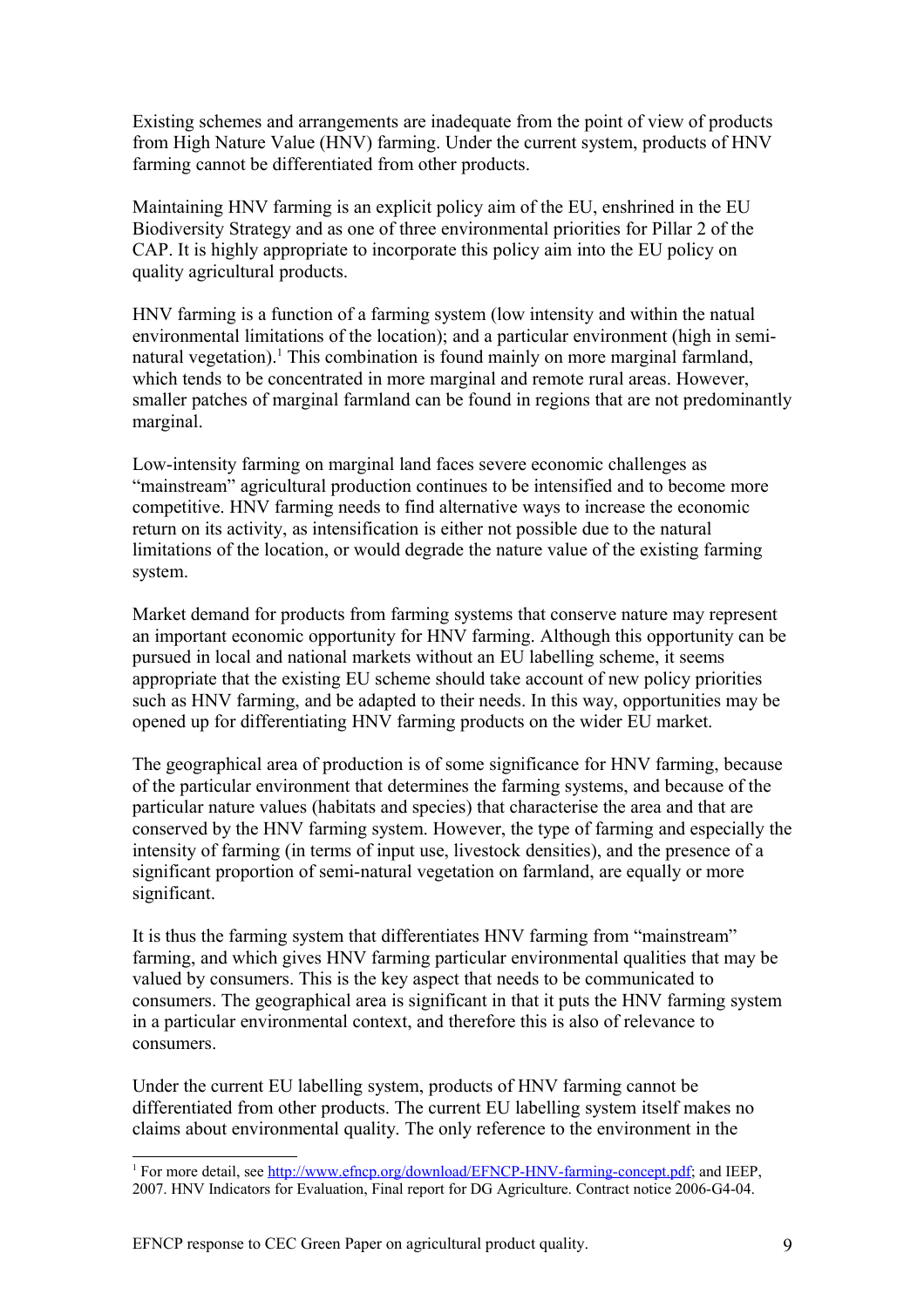Regulation concerns PDO products: Article 2 of Regulation 510/2006 states that these are products "*the quality or characteristics of which are essentially or exclusively due to a particular geographical environment with its inherent natural and human factors*".

Thus there is an *implication* that the environment from which a PDO or PGI product comes is somehow special, and that the production system is more "traditional", and *perhaps* more in-tune with the environment. The illustrations and wording used on packaging often imply that these products are in some way linked to attractive landscapes, and to nature.

Regulation 510/2006 says very little about production conditions for the products carrying the PDO label. The minimal requirement is for "*a description of the method of obtaining the agricultural product or foodstuff and, if appropriate, the authentic and unvarying local methods*". EFNCP regards this as totally inadequate.

Policy makers might argue that all farming in the EU must comply with minimum legal standards on environmental protection, and that this is further enforced by crosscompliance for products receiving CAP support. Furthermore, if a consumer has particular environmental concerns, aren't these addressed by the organic farming label?

But the reality is that farming can comply with minimum environmental standards and organic standards without meeting the key criteria for HNV farmland: low intensity of production and the presence of significant areas of semi-natural vegetation. HNV farming is different from organic farming or conventional farming in that it harbours particular biodiversity values, and is often undertaken in environmentally fragile areas; for these reasons we need to maintain and promote the particular farming systems that are best adapted to these conditions. Neither basic environmental standards nor organicproduction standards are intended for this.

The EU labelling system for products from particular geographical areas currently is also not intended for this purpose, but we believe it should develop in this direction. The current EU regulations for PDO and PGI are very undemanding, in terms of farming systems, as well as confusing in their mix of "geographical" and "traditional" values. The concepts at the heart of the system date from a previous era, when there was less clarity about the environmental effects of different farming systems: PDO was first developed for wine in the 1930s, and later applied to cheese in the 1970s.

It is time for the EU labelling regulations to make a stronger link between geographical areas, and the farming systems that maintain the particular nature or landscape values of these areas. This would better reflect the modern concerns of consumers, and our improved knowledge and understanding of the way in which farming systems interact with nature and landscape. For producers and consumers, "special products" would be linked not only to "special areas", but also to the "special values" of these areas.

We would be cautious about introducing new EU quality labels to the existing range, which is already confusing. The EU has a tendency to try to correct inadequacies in existing policy by adding new layers of increasing complexity.

EFNCP's recommendation is to incorporate HNV farming criteria into the existing range of labels, at the same time as making the system more rational and coherent. We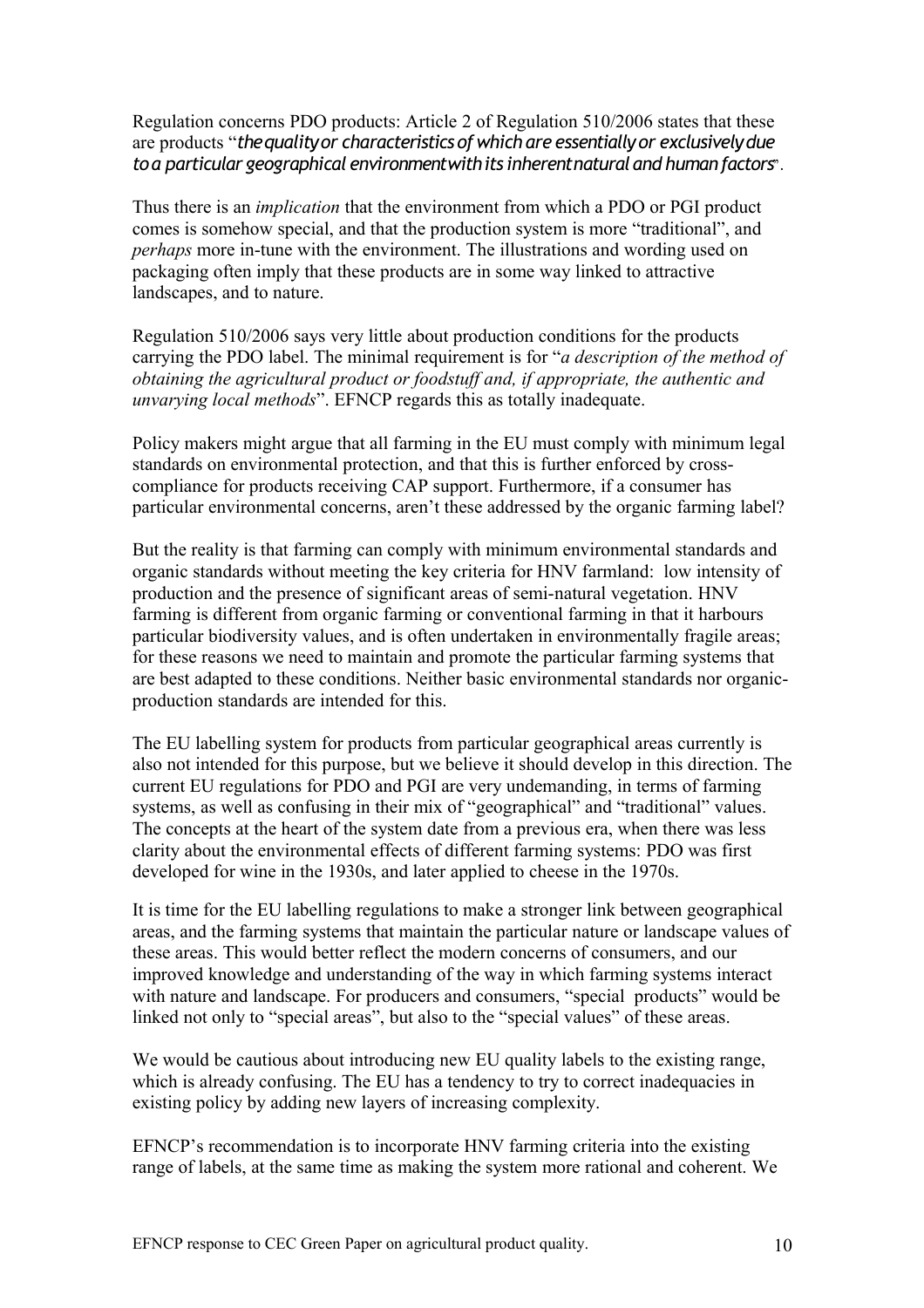propose incorporating HNV farming as an additional attribute that can be attached to a reformed and graded system of PDO/PGI labelling.

The approach favoured by EFNCP can be summarised as follows:

- All PDO/PGI products should be required to have a detailed *cahiers de charges* that is publicly and easily available to consumers. There should be an EU framework establishing the issues that must to be included in this *cahiers de charges*.
- The *cahiers de charges* should set out the primary production requirements of raw materials used in the product, as well as indicating their geographical origin. If there is no specific origin for some ingredients, then this should be stated.
- To reduce the potential for confusion, EFNCP favours merging the current PGI and PDO into one label EU label. This unified label would designate special qualities based on defined geographic origin and defined production methods.
- This unified label, which could carry the existing PDO name, would have different grades, for example 1 star, 2 stars, 3 stars. This would have the benefit of clearer product quality differentiation, which currently is lacking between PGI and PDO, as well as within these current labels.
- The grade would depend on newly developed criteria, for example:
	- o 1 star PDO would be broadly equivalent to current PGI, but with defined production requirements.
	- o 2 stars PDO would be broadly equivalent to the current PDO, but with defined production requirements.
	- o 3 stars PDO would be for PDO products that meet additional criteria, specifically concerning the area in which they are produced and the primary production methods involved (for example, HNV farming).
	- $\circ$  Alternatively, additional criteria could be reflected in a + mark that would be added to PDO 1 star and PDO 2 stars, when a product complies with these additional criteria.
- This concept of a 3 star PDO, or "PDO  $+$ ", is particularly appropriate for HNV farming. As explained above, HNV farming is different from other types farming because of the characteristics of the environment in which it takes place; and because of the characteristics of the production system. Not all current PDO areas are HNV areas, and not all PDO production is HNV production. Under the proposed system, where these two criteria are met, the product could carry a "PDO + HNV" label.
- In order to implement this approach, an EU framework would be established as the basis for defining the types of area that can be considered HNV, and the types of farming system. Much work on the relevant criteria for HNV areas and HNV farming systems has been undertaken already by EEA and DG Agri.
- The approach would incorporate Natura 2000. Thus within a Natura 2000 site, a farm that complies with criteria laid down by the relevant authority for farming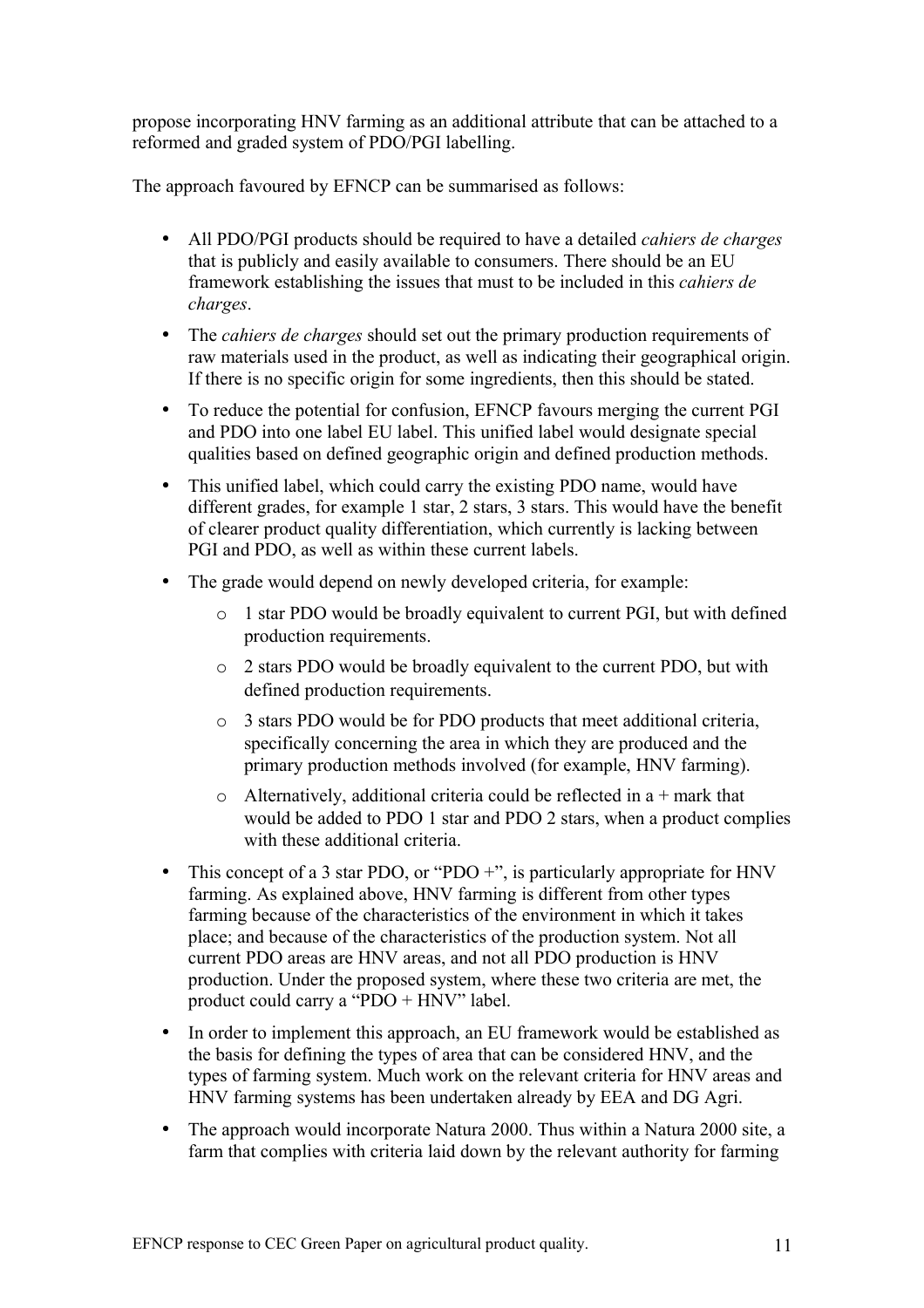within that site could become eligible for using the PDO + HNV label. However, the approach should not be limited to Natura 2000 only.

- Within an established EU framework, Member States and regions would develop broad definitions of the type of area and farming system that can be considered HNV. As with PDO at present, producer organisations could then propose a defined HNV area for the production of a specific product, as well as proposing the *cahiers de charges* for products carrying the PDO + HNV label.
- An open and transparent process would be required, with working groups through which independent experts in farming and nature conservation could advise on the suitability of the proposed areas and production requirements.

A specific issue for HNV farming is that processing often does not take place entirely within the area of primary production. Partly this is because facilities in marginal areas (such as abattoirs and dairies) have been closed down. This is not the only reason. The business of many HNV farms is the production of primary products that are processed in other regions. Lambs and calves that are produced in marginal areas with mainly semi-natural grazing, but are sent to other areas for fattening, is an example with a long tradition.

It is important for quality labelling that focuses on geographical origin to be sufficiently flexible to allow for the above situation. Again, an EU framework is needed that establishes guidelines about the extent to which production is concentrated in one area. And again, the questions of defining production requirements is important. It may be acceptable for lambs produced in HNV conditions to be labelled as PDO + HNV, if the conditions in which they are finished and slaughtered outside the PDO area are in accordance with a defined *cahiers de charges.*

#### **Question 15:**

*To what extent can certification schemes for quality products meet the main societal demands concerning product characteristics and farming methods? To what extent is there a risk of consumers being misled by certification schemes assuring compliance with baseline requirements?*

*What are the costs and benefits for farmers and other producers of food (often small and medium-sized enterprises) in adhering to certification schemes? Should a more active involvement of producers' organisations be promoted?*

#### **EFNCP response:**

We believe that there a risk of consumers being misled by certification schemes assuring compliance only with baseline requirements. Schemes should be required to differentiate clearly between compliance with legal baseline requirements, and compliance with additional requirements.

Some certification schemes provide useful models that could be learnt from in the improvement of EU quality policy and labelling. Some schemes, such as FSC and Rainforest Alliance, have thoroughly developed environmental criteria in relation to primary production of certified products.